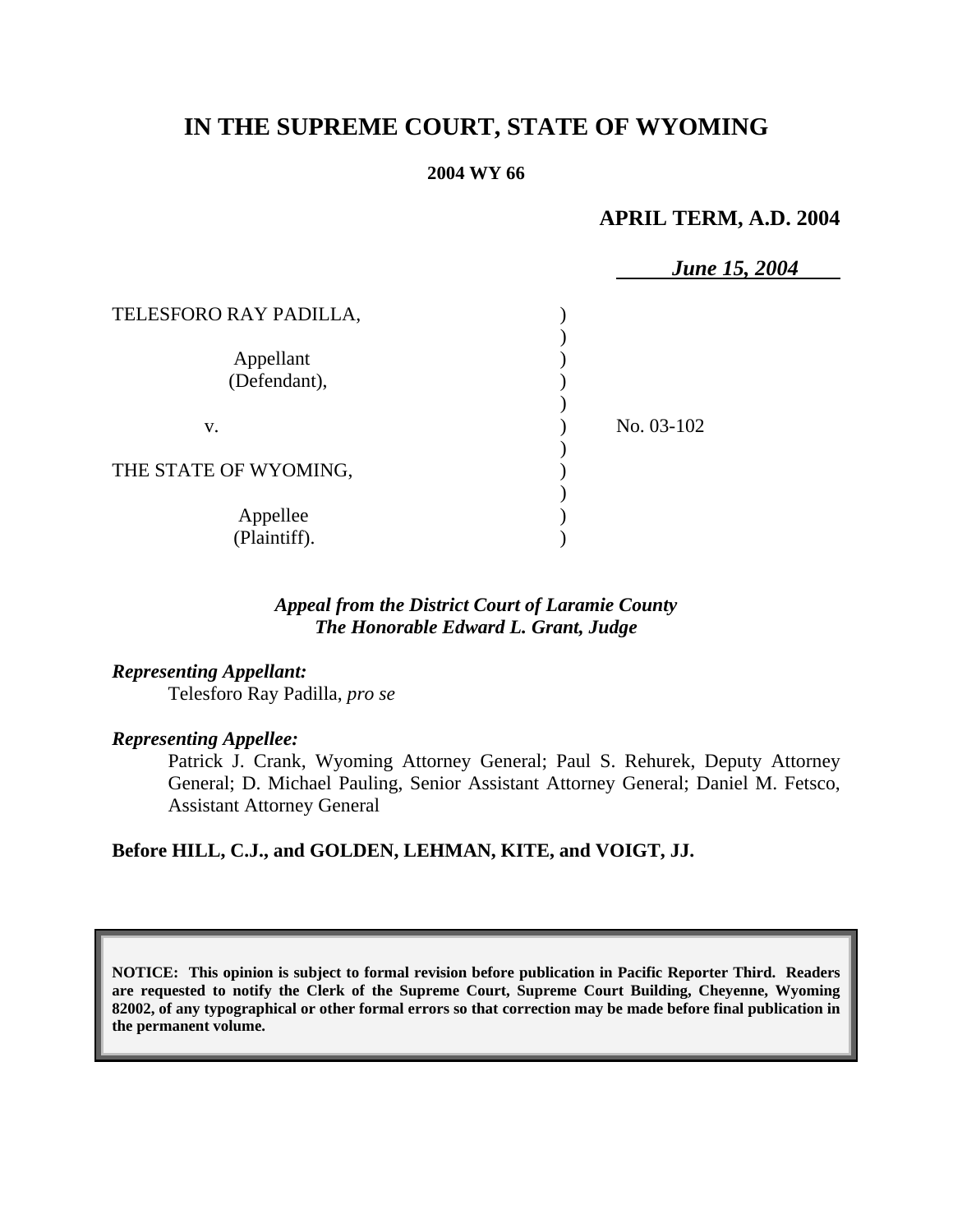**GOLDEN**, Justice.

[¶1] Appellant Telesforo Ray Padilla appeals from a district court's denial of reconsideration of a motion for sentence reduction. We dismiss the appeal for lack of jurisdiction.

## **ISSUES**

[¶2] Padilla presents this statement of the issues:

1. Whether the judge committed reversible error when he denied appellant's sentence reduction by mistake in thinking case was dismissed.

2. Whether counsel, Mr. Rose, was ineffective when he did not read the April 9, 2002, order until May 23, 2002, and noticed the error 45 days after the fact.

The State presents the following issues:

I. Should appellant's untimely filed appeal be dismissed for lack of jurisdiction in this Court to hear and decide his issues?

II. Did the district court abuse its discretion by denying appellant's motion for sentence reduction?

III. Did appellant have a constitutional right to counsel, and did he in any event receive effective assistance of counsel?

## **FACTS**

[¶3] After being charged with nineteen counts of obtaining property by false pretenses, Padilla pled nolo contendere to eight counts and was sentenced on March 23, 2001. On March 22, 2002, Padilla filed a motion for sentence reduction for docket numbers 26-345 and 349. By an order entered April 9, 2002, the district court denied the motion stating that it had reviewed the Judgment and Sentence of the Court entered on March 28, 2001, and found the sentence appropriate.

[¶4] The docket number for the judgment and sentence was also 26-345 and 349. At some point, a handwritten docket number of 26-146 was superimposed over these typed docket numbers throughout the record although 26-146 was a dismissed case. No appeal was taken from that order denying the motion for sentence reduction. On December 11, 2002, Padilla filed a *pro se* motion requesting reconsideration of that order, claiming that the original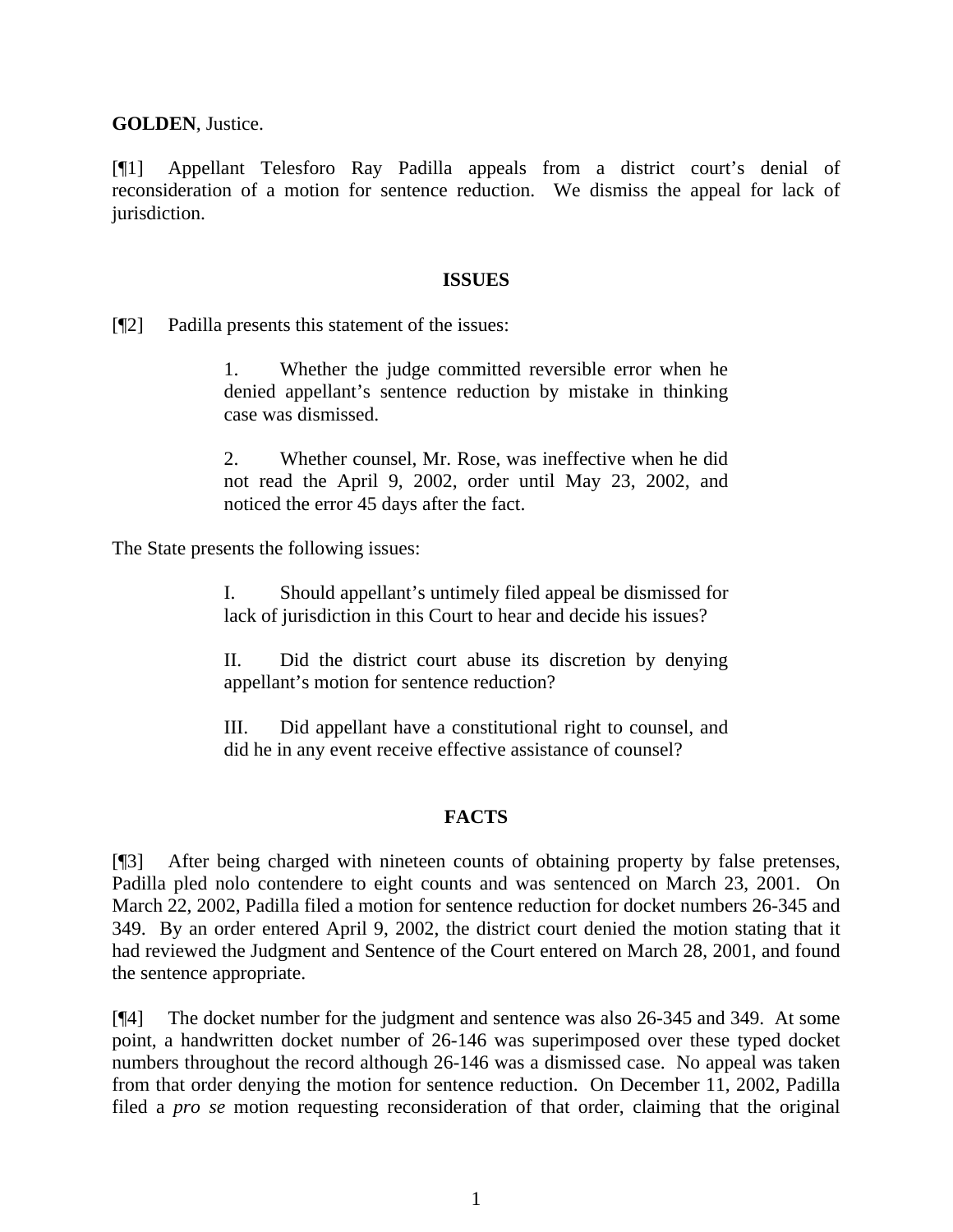motion for sentence reduction and its denial were filed for a dismissed case and no decision was made on the merits. According to the State, the incorrect docket number was employed; however, the orders were properly filed under 26-349. On December 16, 2002, the district court denied that motion for reconsideration, and Padilla appealed that denial on January 2, 2003.

#### **DISCUSSION**

## **Standard of Review**

[¶5] The State contends that Padilla's failure to timely appeal the order denying the motion for sentence reduction entered on April 9, 2002, has deprived this Court of jurisdiction to hear his appeal and it must be dismissed. The denial of a motion for sentence reduction is a final appealable order that must be appealed within thirty days to obtain the court's jurisdiction. *Hopkinson v. State,* 704 P.2d 1323, 1326 (Wyo. 1985); W.R.A.P. 1.05; W.R.A.P. 2.01. If an appeal is untimely, the court lacks jurisdiction, and the appeal must be dismissed. This Court reviews jurisdictional matters de novo. *Tomlin v. State*, 2001 WY 121, ¶5, 35 P.3d 1255, ¶5 (Wyo. 2001). After reviewing the merits of Padilla's motion for sentence reduction, the district court entered an order of denial on April 9, 2002. No timely appeal was taken from that order. Padilla's motion for reconsideration alleged that the district court had mistakenly ruled on a case that had been dismissed and had not reached the merits of his original motion for sentence reduction.

#### **Jurisdiction**

 $\overline{a}$ 

[¶6] Because jurisdiction is at issue, we will review whether this Court can obtain jurisdiction by considering whether Padilla had timely requested relief from judgment as permitted by W.R.C.P.  $60(b)$ .<sup>1</sup> The Wyoming Rules of Criminal Procedure do permit the rules of civil procedure to apply to questions not governed by criminal procedure rules.

 $<sup>1</sup>$  Rule 60 in relevant part provides:</sup>

<sup>(</sup>b) *Other reasons*. -- On motion, and upon such terms as are just, the court may relieve a party or a party's legal representative from a final judgment, order, or proceeding for the following reasons: (1) mistake, inadvertence, surprise, or excusable neglect; (2) newly discovered evidence which by due diligence could not have been discovered in time to move for a new trial under Rule 59(b); (3) fraud (whether heretofore denominated intrinsic or extrinsic), misrepresentation, or other misconduct of an adverse party; (4) the judgment is void; (5) the judgment has been satisfied, released, or discharged, or a prior judgment upon which it is based has been reversed or otherwise vacated, or it is no longer equitable that the judgment should have prospective application; or (6) any other reason justifying relief from the operation of the judgment. The motion shall be made within a reasonable time, and for reasons (1), (2), and (3) not more than one year after the judgment, order, or proceeding was entered or taken. A motion under this subdivision does not affect the finality of a judgment or suspend its operation.